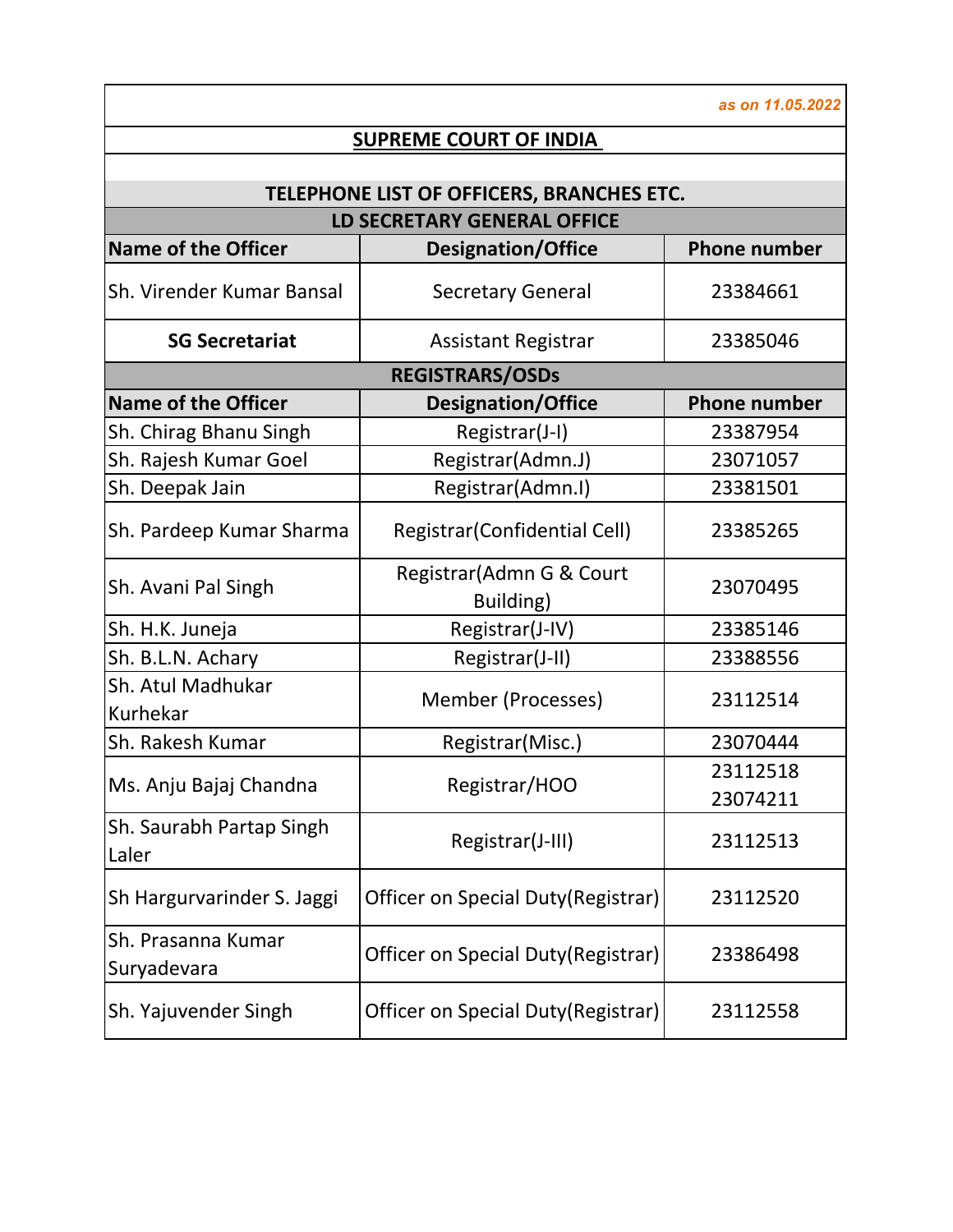| <b>ADDITIONAL REGISTRARS</b>     |                                                                                                                                |                            |
|----------------------------------|--------------------------------------------------------------------------------------------------------------------------------|----------------------------|
| <b>Name of the Officer</b>       | <b>Office</b>                                                                                                                  | <b>Phone number</b>        |
| Sh. Devender Pal Walia           | Confidential Cell, Secretary of the<br>Permanent Secretariat of the<br>committee for Designation of<br><b>Senior Advocates</b> | 23115602                   |
| Ms. Madhu Arora                  | Section II, XII, PIL (W), V & VI,<br><b>Member Secretary (GSICC)</b>                                                           | 23115603                   |
| Ms. Meena Sarin                  | Sec. I-B & Extension Counter                                                                                                   | 23115604                   |
| Sh. O.P. Nagpal                  | Section Admn. J.,<br>Copying, Implementation Cell and<br><b>AOR Examination</b>                                                | 23115606                   |
| Mr. Anil Kumar Sharma            | Section Admn. III, Admn.<br><b>Materials &amp; Litigation Section</b>                                                          | 23115607                   |
| Sh. Jagat Singh Rawat            | Mentioning and Tagging of<br>Matters, I-B                                                                                      | 23115608                   |
| Ms. Meenu Sethi                  | Court Masters' Wing, Translation<br>Cell, XI-A, Elimination Section                                                            | 23115609                   |
| Sh. Ravindra Kumar Rakheja       | Section III-A, IV-A, IV-B, IV-C &<br>Work related to amendment of<br>Supreme Court Rules 2013,<br><b>Parliament Questions</b>  | 23115610                   |
| Sh. Harvinder Singh              | <b>Section Protocol &amp; Medical</b>                                                                                          | 23115612<br>23387421 (Fax) |
| Sh. Mahesh Tanajirao<br>Patankar | Admn. General & Transport                                                                                                      | 23112552                   |
| Sh. Sunil Chauhan                | Section - I-B                                                                                                                  | 23115614                   |
| Col.(Retd.) K.B. Marawah         | Security, Caretaking                                                                                                           | 23389643<br>23115616       |
| Sh. Ajay Aggarwal                | Information & Statistics Sectt.,<br>Conference Sectt., Reception<br>Office                                                     | 23073590<br>23115617       |
| Sh. Sanjeev Goyal                | Section - Cash & Accounts,<br><b>Training of Staff</b>                                                                         | 23115619                   |
| Dr. Pankaj Nanhera               | <b>Classification of Cases</b>                                                                                                 | 23112554                   |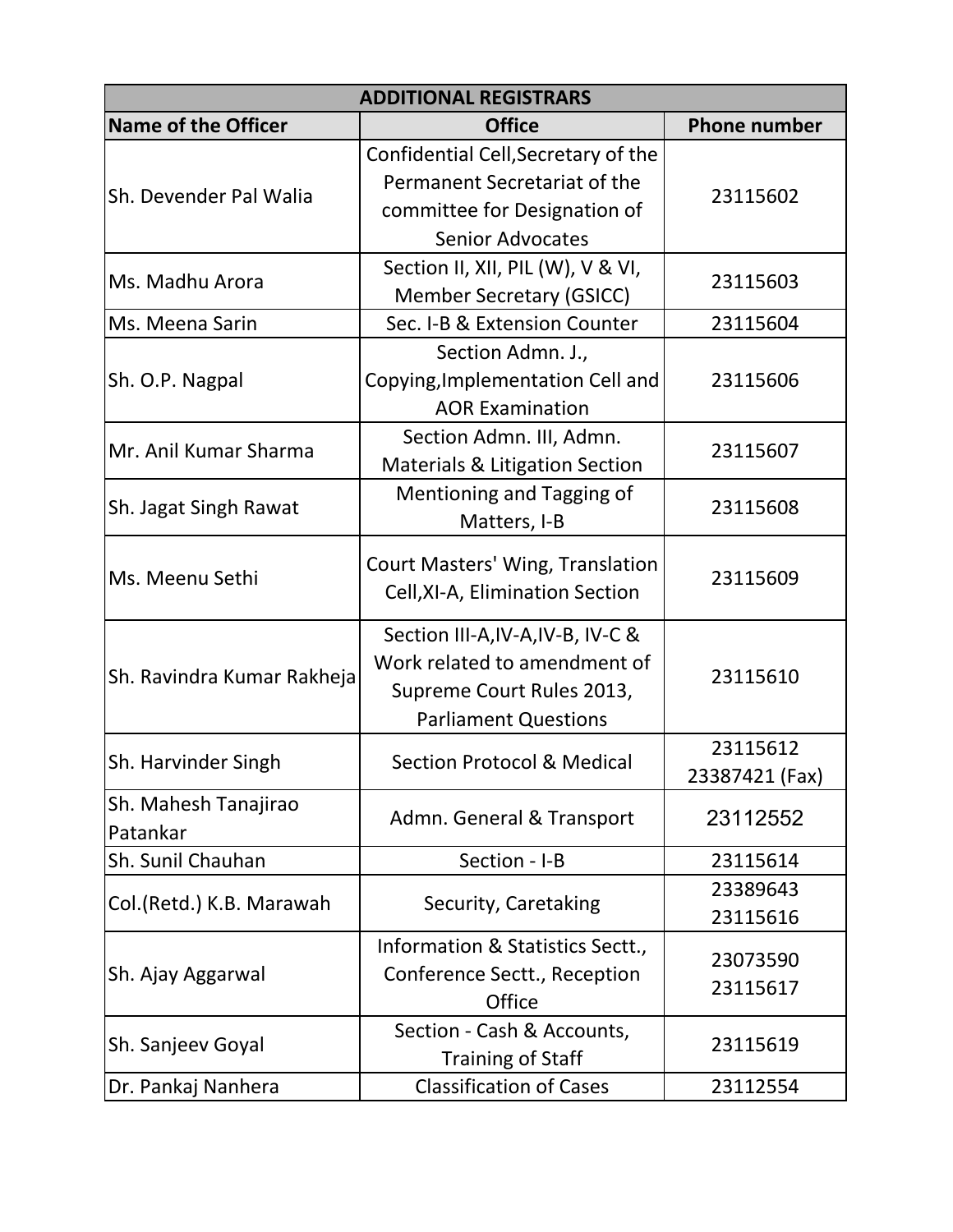| Sh. Badar-Ul-Islam         | Officer on Special Duty - Section<br>- Admn. I, Admn. II, Recruitment<br>Cell, Vigilance Cell                                                          | 23112559<br>23381555 |
|----------------------------|--------------------------------------------------------------------------------------------------------------------------------------------------------|----------------------|
| Sh. Anand Singh Rawat      | <b>Officer on Special Duty - Listing</b><br>of matters & D.E.U. sections                                                                               | 23381379<br>23115624 |
| Sh. A. Ramesh Babu         | Member - Project Management<br>(eComittee)                                                                                                             | 23115625             |
| Ms. R. Arulmozhiselvi      | Member (Human Resources)-<br>eComittee                                                                                                                 | 23115626             |
| Sh. Kuldeep Singh Kushwah  | Member (Systems)-eComittee                                                                                                                             | 23115627             |
| Ms. Sonal Suniljeet Patil  | Officer on Special Duty - SCLSC,<br>MCPC and SCMC                                                                                                      | 23115630             |
| Sh. T. I. Rajput           | Sections - II-A, IV, XI, XIV, XIV-A<br>and XVI                                                                                                         | 23115651             |
| Sh. Pawan Kumar            | Section VII(R&I), XII-A, XIII & XIII-B,<br>PIL(English) Record<br>Room, Paperbooks (I, I-A, I-<br>A(Annexe), Section including<br>Paperbooks Godown-II | 23115658             |
| Sh. Rohit Agrawal          |                                                                                                                                                        | 23115618             |
|                            | <b>DEPUTY REGISTRARS</b>                                                                                                                               |                      |
| <b>Name of the Officer</b> | <b>Office</b>                                                                                                                                          | <b>Phone number</b>  |
| Sh. Vinod Kulvi            | II-B, II-C, XV, XVI-A                                                                                                                                  | 23115653             |
| Sh. Pitambar Dutt Balodi   | Admn. General, Rolling Sections<br>and Protocol                                                                                                        | 23115654             |
| Sh. Ajay Kumar Jain        | III, X, XVII, XVII-A                                                                                                                                   | 23115655             |
| Ms. Raj Rani Negi          | Sec. I-B                                                                                                                                               | 23115659             |
| Sh. Vinod Kumar Kaushik    | Medical, Protocol & Section X                                                                                                                          | 23115661             |
| Sh. N.K. Goel              | <b>Section IB</b>                                                                                                                                      | 23115662             |
| Mr. Satish Kumar Yadav     | Courts                                                                                                                                                 | 23115665             |
| Sh. Avadesh Kumar          | <b>Scanning Cell</b>                                                                                                                                   | 23115666<br>23115909 |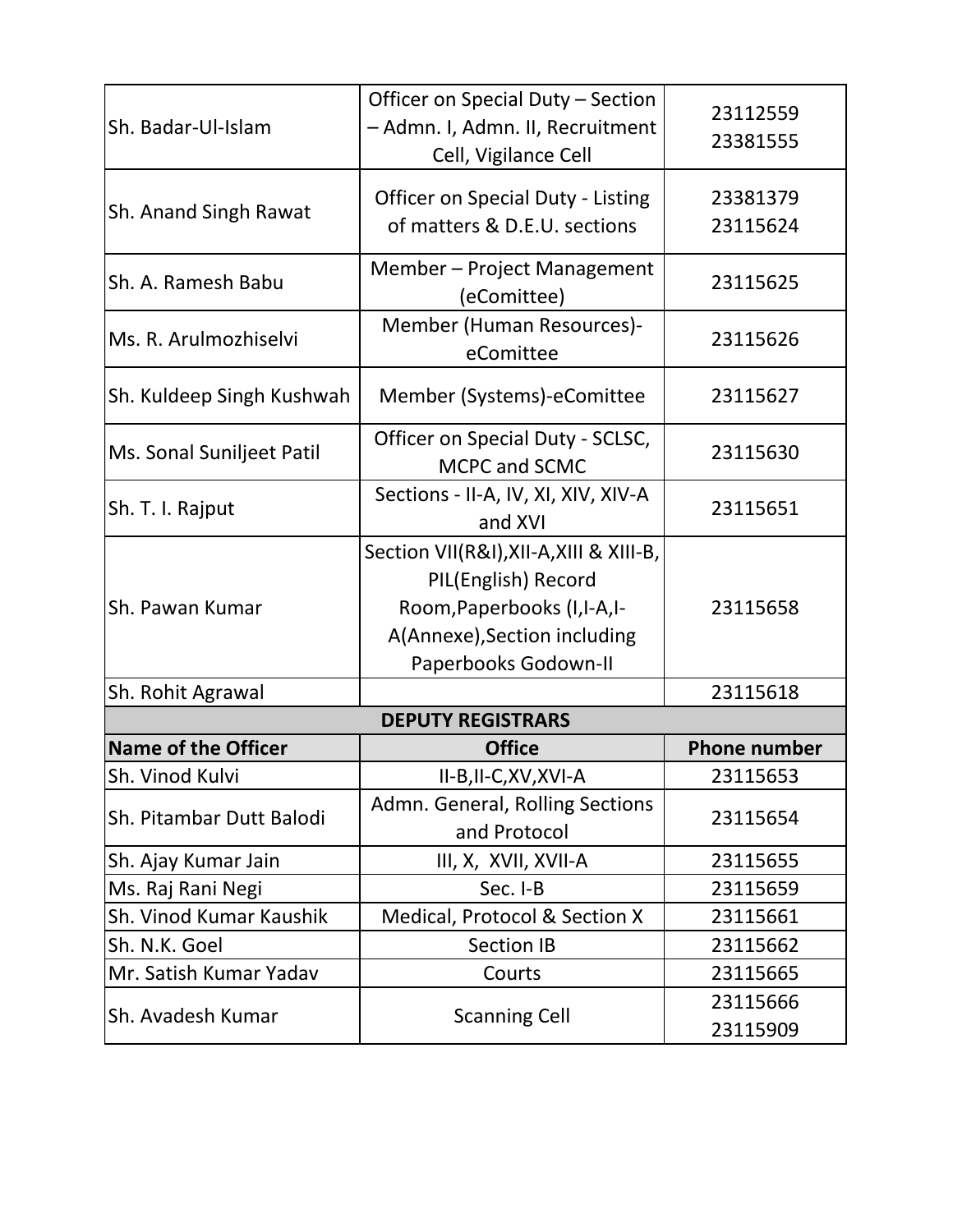| Sh. Rakesh Sharma          | PRO, Reception & Caretaking                                     | 23385347            |
|----------------------------|-----------------------------------------------------------------|---------------------|
|                            |                                                                 | 23115667            |
| Sh. Anil Dutt Sharma       | <b>Recruitment Cell and Admn. II</b>                            | 23115769            |
| Sh. Bibhuti Bhushan Bose   | <b>Editor - Section Editorial</b>                               | 23116294            |
| Sh. Devika Gujral          | <b>Editor - Section Editorial</b>                               | 23116295            |
|                            |                                                                 | 23389248            |
| Ms. Poonam Sharma          | Section-Library                                                 | 23112555            |
|                            |                                                                 | 23387565 (Fax)      |
|                            | <b>ASSISTANT REGISTRARS</b>                                     |                     |
| <b>Name of the Officer</b> | <b>Office</b>                                                   | <b>Phone number</b> |
| Dr. Sushil Kumar Sharma    | Section - I-B & FASTER Cell                                     | 23115751            |
| Sh. Ashok Kumar            | Section - Admn. Materials &<br>section XVII-A                   | 23115752            |
|                            |                                                                 | 23073122            |
| Sh. Anup Kumar Sharma      | Section I, I-A,I-A (Annexe)                                     | 23115753            |
| Ms. R. Saraswati           | Section II-A & II-C                                             | 23115754            |
| Sh. Hari Swaroop Parashar  | Section IVA & XVI-A                                             | 23115756            |
| Ms. Minakshi Mehta         | Section IX & XI                                                 | 23115757            |
|                            | SG Secretariat & Secretariat of                                 |                     |
| Sh. Ajay Kumar Jain        | the committee for designation of                                | 23115759            |
|                            | Senior Advocate                                                 |                     |
| Sh. Kailash Chander        | Cash & Accounts   & II                                          | 23115760            |
| Ms. Asha Kiran Bhardwaj    | Section - IVB & XVI                                             | 23115762            |
| Ms. Swaran Bala            | Section II & XIV-A                                              | 23115764            |
| Sh S.K. Rakheja            | <b>PPS Room</b>                                                 | 23112551            |
| Sh. Sanjay Mahajan         | Section - Extension Counter IB &<br>Sec. X                      | 23115765            |
| Ms. Nalini Rangam          | Section - Training of Staff,<br>Implementation Cell & Admn. III | 23115766            |
| Sh. Sandeep Bhatnagar      | Scanning Cell & XI-A                                            | 23115767            |
| Sh. Govind Singh Bisht     | Section - IV, XII-A                                             | 23115770            |
| Sh. Jagjit Singh Negi      | Section - Listing                                               | 23115774            |
| Sh. Jagmohan Singh         | Section I-B, II-B                                               | 23115775            |
| Sh. Srikant G. Pai         | Admn. General, XVII                                             | 23115777            |
| Sh. Mahesh Kumar           | <b>Elimination Cell and III-A</b>                               | 23115781            |
| Sh. Rakesh Kumar           | Caretaking, Copying                                             | 23115782            |
| Sh. Gagan Soni             | Admn. Judges & Transport                                        | 23115783            |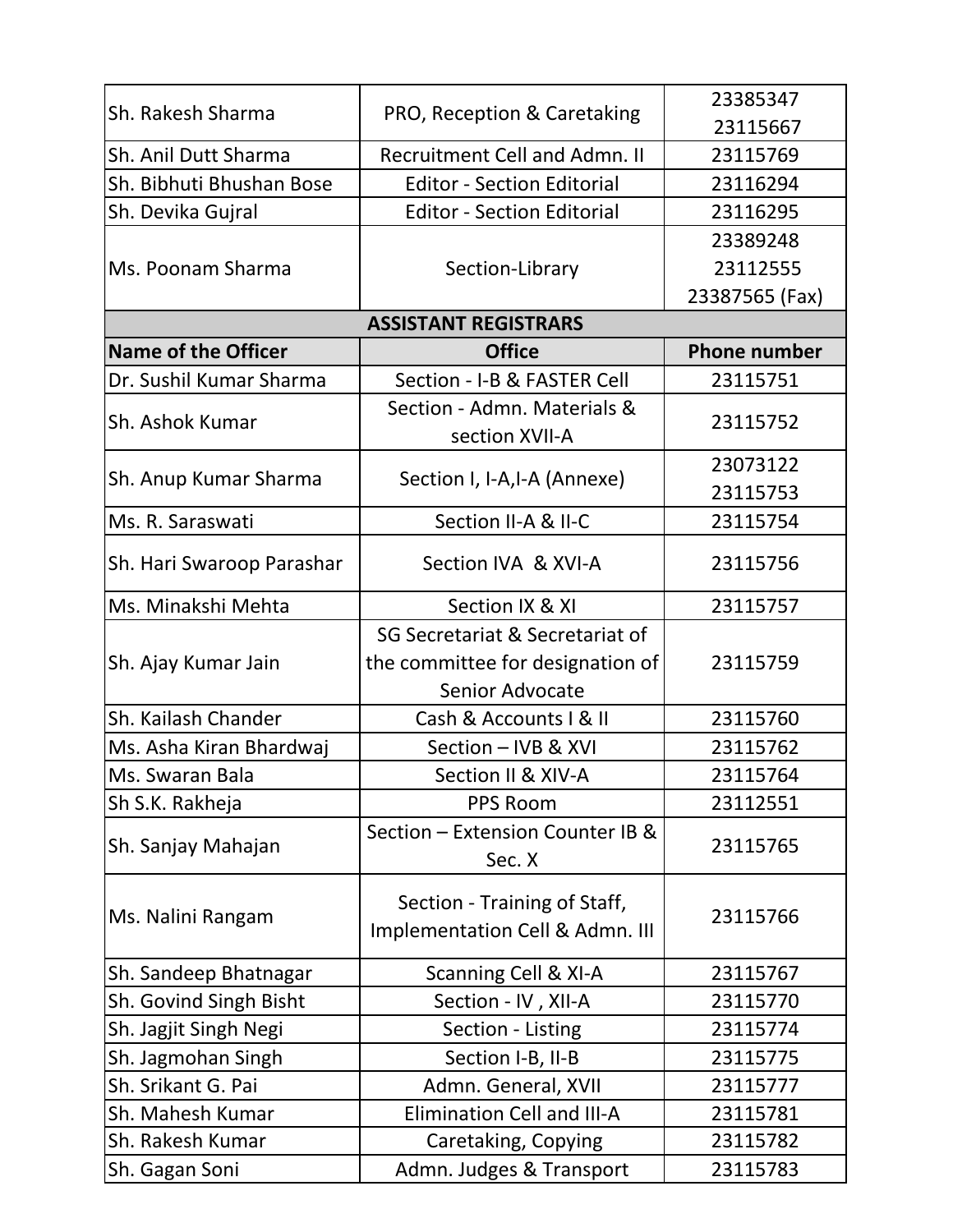| Ms Anita Rani Ahuja            | IV-C & XII                                         | 23115785                     |
|--------------------------------|----------------------------------------------------|------------------------------|
| Sh Vipin Kumar Mittal          | PIL(W)                                             | 23115776                     |
| Sh. G. Sudhakaran Rao          | Section - Admn. II                                 | 23115794                     |
|                                | <b>BRANCH OFFICERS</b>                             |                              |
| <b>Name of the Officer</b>     | <b>Office</b>                                      | <b>Phone number</b>          |
| Sh. Rajender Khanduri          | <b>Elimination Cell</b>                            | 23115852                     |
| Ms. Bhawna Sehgal              | Section - III                                      | 23115853                     |
| Ms. Gurusharan Kaur            | <b>Section III-A</b>                               | 23115886                     |
| Ms. Madhu Gupta                | Section - II                                       | 23115855                     |
| Ms. Daya Rani Khanna           | $II-A$                                             | 23115856<br>23115890(2nd BO) |
| Sh. Gursharan Singh Kukal      | $II-B$                                             | 23115892                     |
| Sh. Ravi Kumar                 | I-A(Annexe)                                        | 23115858                     |
| Sh. Santosh Kumar              | Section - PIL (W)                                  | 23115860                     |
| Scanning Cell, Room No.<br>201 | Scanning                                           | 23115862                     |
| Mr. V.M. Bhatnagar             | Section - IVB                                      | 23115915                     |
| Ms. Padma Sundar               | Section - Admn. Materials<br>(Maintenance)         | 23115864                     |
| Sh. Deepak Punwani             | Section - IB                                       | 23115865                     |
| Ms. Seema Sethi                | <b>Editorial &amp; SCI Departmental</b><br>Canteen | 23115867                     |
| Sh. Arun Kr. Batra             | Section - Data Monitoring Team                     | 23115869                     |
| Sh Rakesh K Sharma-II          | Protocol                                           | 23115870                     |
| Ms. Neetu Verma                | Admn. I                                            | 23115874                     |
| Sh. Animesh Gehlout            | Admn. General                                      | 23115875                     |
| Ms. Madhu Gupta                | Section - II                                       | 23115876                     |
| Ms. Sheela Rani T              | Section - IB                                       | 23115877                     |
| Ms. Geeta Devi                 | Section - IVA                                      | 23115878                     |
| Mr. Pankaj Kumar               | Vigilance Cell & Admn. III                         | 23115880                     |
| Sh. Krishan Kumar              | Copying                                            | 23115881                     |
| Mr. Ajay Sharma                | PIL (English)                                      | 23115882                     |
| Sh. Mukteshwar Jha             | Section - XVIA                                     | 23115884                     |
| Sh. Anand Sagar                | Listing (Misc.)                                    | 23115885                     |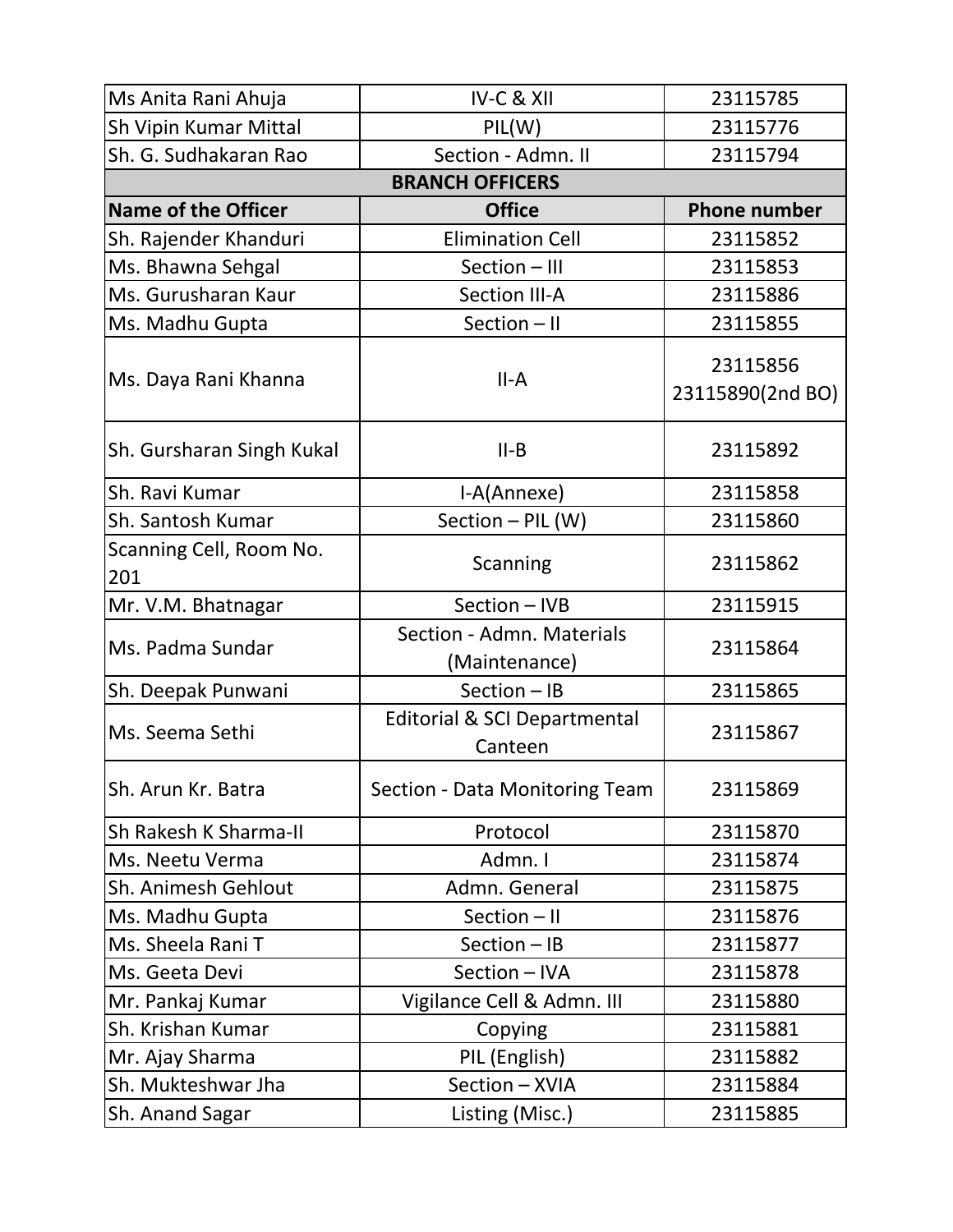| Mr. Surender Kr. Jain     | Section - XI                                                           | 23115887             |
|---------------------------|------------------------------------------------------------------------|----------------------|
| Sh. Manish Mittal         |                                                                        | 23115888             |
|                           | Section - DEU                                                          | 23382367             |
| Mr. D.S. Thapliyal        | Litigation Section & work relating<br>to Security of the Supreme Court | 23115889             |
| Ms. Nidhi Bhardwaj        | Section - XVII                                                         | 23115891             |
| Sh. Satish Chandra        | <b>Recruitment Cell</b>                                                | 23115892             |
| Sh. R.C. Uppal            | Section - XVI                                                          | 23115893             |
| Sh. Kapil Sharma          | <b>Mentioning of Matters</b>                                           | 23115895             |
| Sh. Manoj Kumar           | Section - Medical                                                      | 23115896             |
| Sh. Tapan Kishore Sharma  | Section - Admn. J                                                      | 23115897             |
| Sh. Pramod Chandra Joshi  | Section - DEU II                                                       | 23115898             |
| Ms. Vandana Sharma        | Section - IB                                                           | 23115899             |
| Sh. Vipin Sharma          | Protocol                                                               | 23115900             |
| Mr. Vinod Kumar Bharthwal | Admn. II                                                               | 23115901             |
| Sh. Deepak Sharma         | Section - Caretaking                                                   | 23115903<br>23388745 |
| Ms. Neena Mahajan         | <b>Section IB</b>                                                      | 23115904             |
| Ms. Mamta Manocha         | Section - IV                                                           | 23115905             |
| Ms. Dipti Khurana         | Court master                                                           | 23116388             |
| Sh. Rajesh Kr. Kumar      | Section - XIVA                                                         | 23115907             |
| Sh. Anil Kumar            | Section-Paperbook Godown II                                            | 23115908             |
| Sh. Kamal Kumar           | Transport                                                              | 23073534<br>23115910 |
| Ms. Sonali Banerjee       | Section - IIC                                                          | 23115912             |
| Ms. Pratibha Pandey       | Section - IB                                                           | 23115913             |
| Sh. Mahabir Singh Bisht   | Section - Cash & Acctt. I & II                                         | 23115914             |
| Sh. Anil Kumar            | Paperbook Godown-II, Record<br>Room                                    | 23115915             |
| Ms. Shama Rani Khosla     | Section - XIV                                                          | 23115916             |
| Ms. Shama Saini           | Section - IVC                                                          | 23115918             |
| Ms. Manju Joshi           | Section - Training Cell & Work<br>relating to AOR Examination          | 23115919             |
| Sh. Subhash Negi          | Section - XIA & Supreme Court<br>Museum                                | 23115920             |